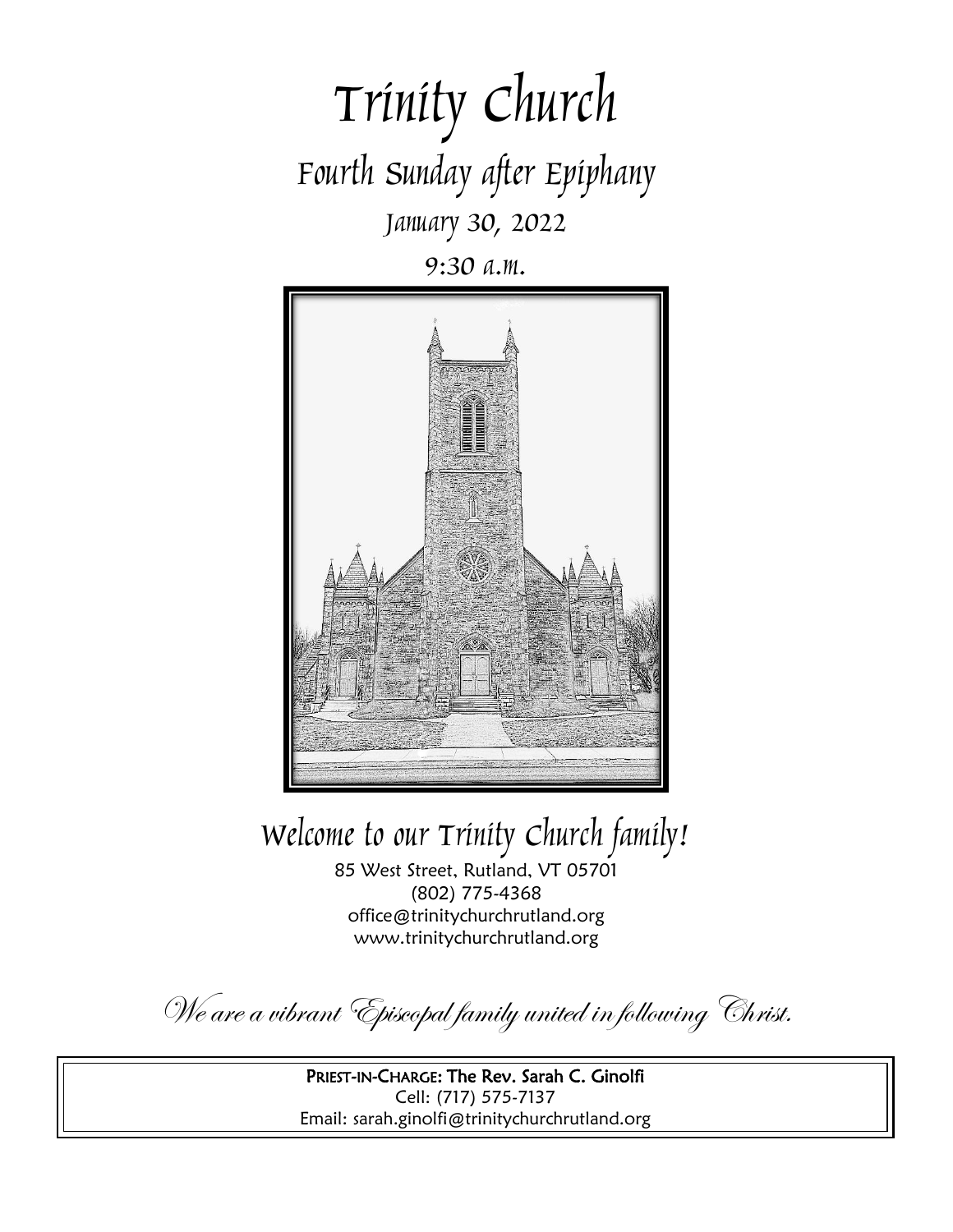### Announcements

Precautions Required for In-Person Worship—With the increase of COVID-19 cases in Vermont and nationwide and for the safety of our Trinity family, we are now requiring that face masks be worn in church and that seating spacing be more strictly followed. If you do not have a mask, please ask the ushers for one. Please use the pews marked with green tape.

Annual Meeting and Vestry Election—The annual meeting of the parish will be held following worship today. Report books are available to pick up in the narthex. If you have a mobile device with you, you can find a PDF version on the website.

Altar Flowers Through Epiphany—All Sundays through Epiphany are available for memorials or celebrations. If you'd like to remember a loved one or celebrate a special occasion, please contact Wendy in the church office. Weekly flowers are provided by Garland's Park Place Florist and cost \$50 total for the two bouquets.

Trinity's Mailing Address—Our mailing address has returned to 85 West Street, Rutland, VT 05701. Please send any correspondence to our physical address as we are no longer subscribing to a Post Office box.

Community Cupboard Challenge—Green Mountain Power is sponsoring a matching campaign to support The Community Cupboard. During the month of February, GMP will add \$10 to every donation of \$10 or more. Contributions can be made by check (Rutland Community Cupboard, 65 River St, Rutland, VT 05701) or securely online at www.rutlandcommunitycupboard.org/fundraising-efforts.

Grace Church Concert Event-A CD Release Concert + Fundraiser for Grace Congregational Church's Mission and Service programs will be held *today*, at 2:00pm in the Sanctuary. A free-will offering will be gratefully accepted.

Forward Day by Day—The Feb.-April issue of Froward Day by Day can be picked up in the chapel narthex.



\*\*\*\*\*\*\*\*\*\*\*\*\*\*

Our Staff: Priest-in-Charge, the Rev. Sarah Ginolfi; treasurer, Linda Fay; Parish Administrator, Wendy Grace; Music Director, John Riddle; Sexton, Jeff Zoesch

Our Vestry: Senior Warden, Fern Fryer; Junior Warden, Jay Slenker; Members: Melissa Alarie; Elizabeth Bushey; Kathy Hall; Rich Jones; Krey Kellington; David Thurmer; Holly Webb

Today's Liturgical Assistants: Altar Guild— Lois Jaworski, Elizabeth Bushey, Elaine Foskett, Melissa Slenker; Chalice Assistant— Bob Bassett; Old Testament Reader— Wendy Grace; Epistle Reader— Lisa Boerner; Intercessor— Dana Peterson; Ushers— Dana Peterson, Helen Thomas; Live Stream Tech— Lisa Frankel-Boerner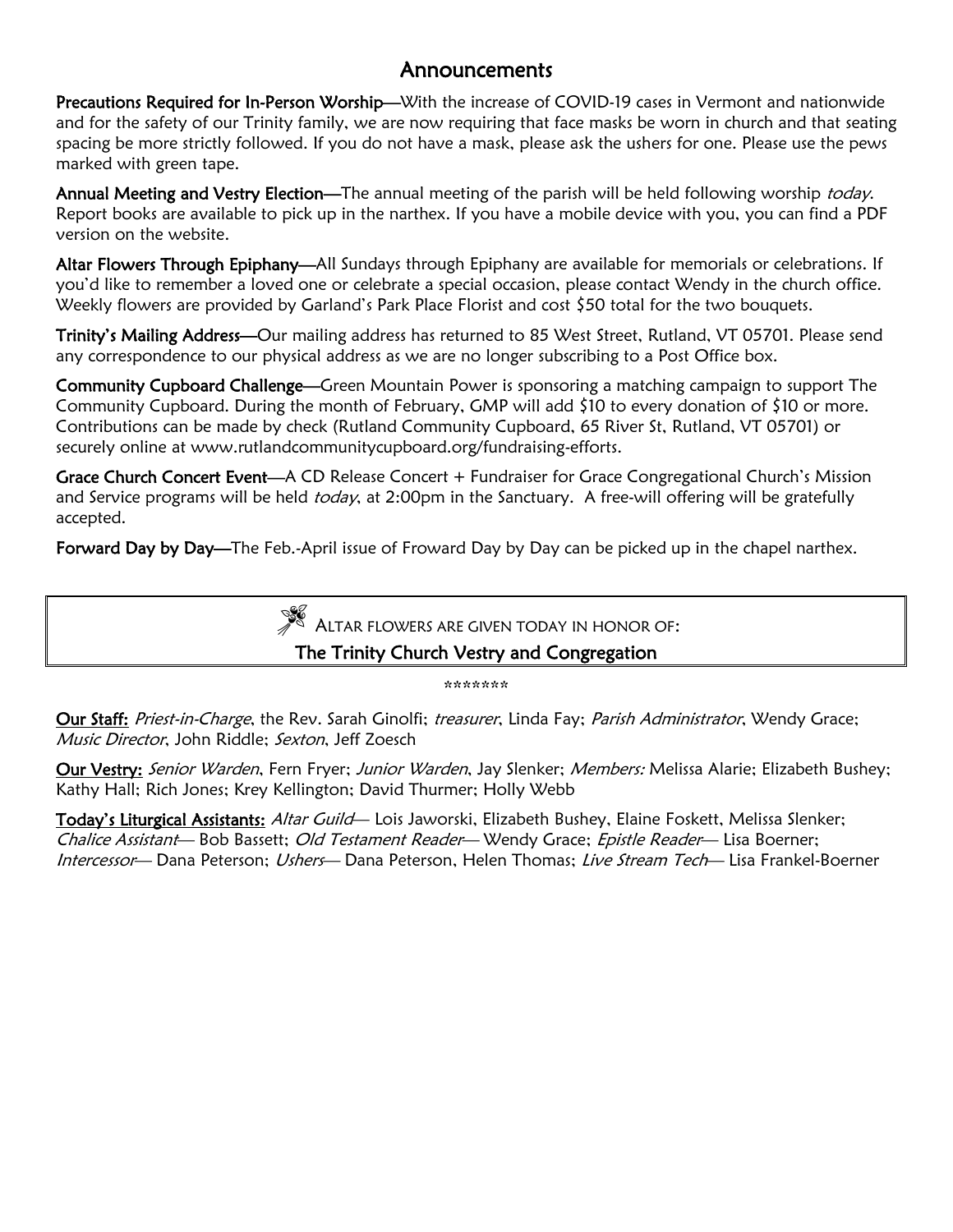# 9:30 a.m. Fourth Sunday after Epiphany – Holy Eucharist

## The Invitatory

Prelude **Figure 10 Solution Crave and Adagio from Sonata II** Felix Mendelssohn

Processional Hymn #379 **Processional Hymn** #379

#### Opening Sentences

Officiant: Blessed be God: Father, Son, and Holy Spirit.

People: And blessed be his kingdom, now and for ever. Amen.

Officiant: Almighty God, to you all hearts are open, all desires known, and from you no secrets are hid: Cleanse the thoughts of our hearts by the inspiration of your Holy Spirit, that we may perfectly love you, and worthily magnify your holy Name; through Christ our Lord. Amen.

Gloria in Excelsis *(service music is found at the front of the hymnal)* S 277

#### The Collect of the Day

Officiant: The Lord be with you. People: And also with you. Officiant: Let us pray.

Almighty and everlasting God, you govern all things both in heaven and on earth: Mercifully hear the supplications of your people, and in our time grant us your peace; through Jesus Christ our Lord, who lives and reigns with you and the Holy Spirit, one God, for ever and ever. Amen.

# The Word of the Lord

Lessons of the Day

First Reading Jeremiah 1:4-10

Reader: A reading from the book of Jeremiah.

Now the word of the Lord came to me saying, "Before I formed you in the womb I knew you, and before you were born I consecrated you; I appointed you a prophet to the nations." Then I said, "Ah, Lord God! Truly I do not know how to speak, for I am only a boy." But the Lord said to me, "Do not say, 'I am only a boy'; for you shall go to all to whom I send you, and you shall speak whatever I command you, Do not be afraid of them, for I am with you to deliver you, says the Lord." Then the Lord put out his hand and touched my mouth; and the Lord said to me, "Now I have put my words in your mouth. See, today I appoint you over nations and over kingdoms, to pluck up and to pull down, to destroy and to overthrow, to build and to plant."

The Word of the Lord.

People: Thanks be to God.

Psalm Psalm 71:1-6

Officiant: Please join me in reciting Psalm 71. The congregation will respond on the even numbered verses.

1 In you, O Lord, have I taken refuge; \* let me never be ashamed.

2 In your righteousness, deliver me and set me free; \* incline your ear to me and save me.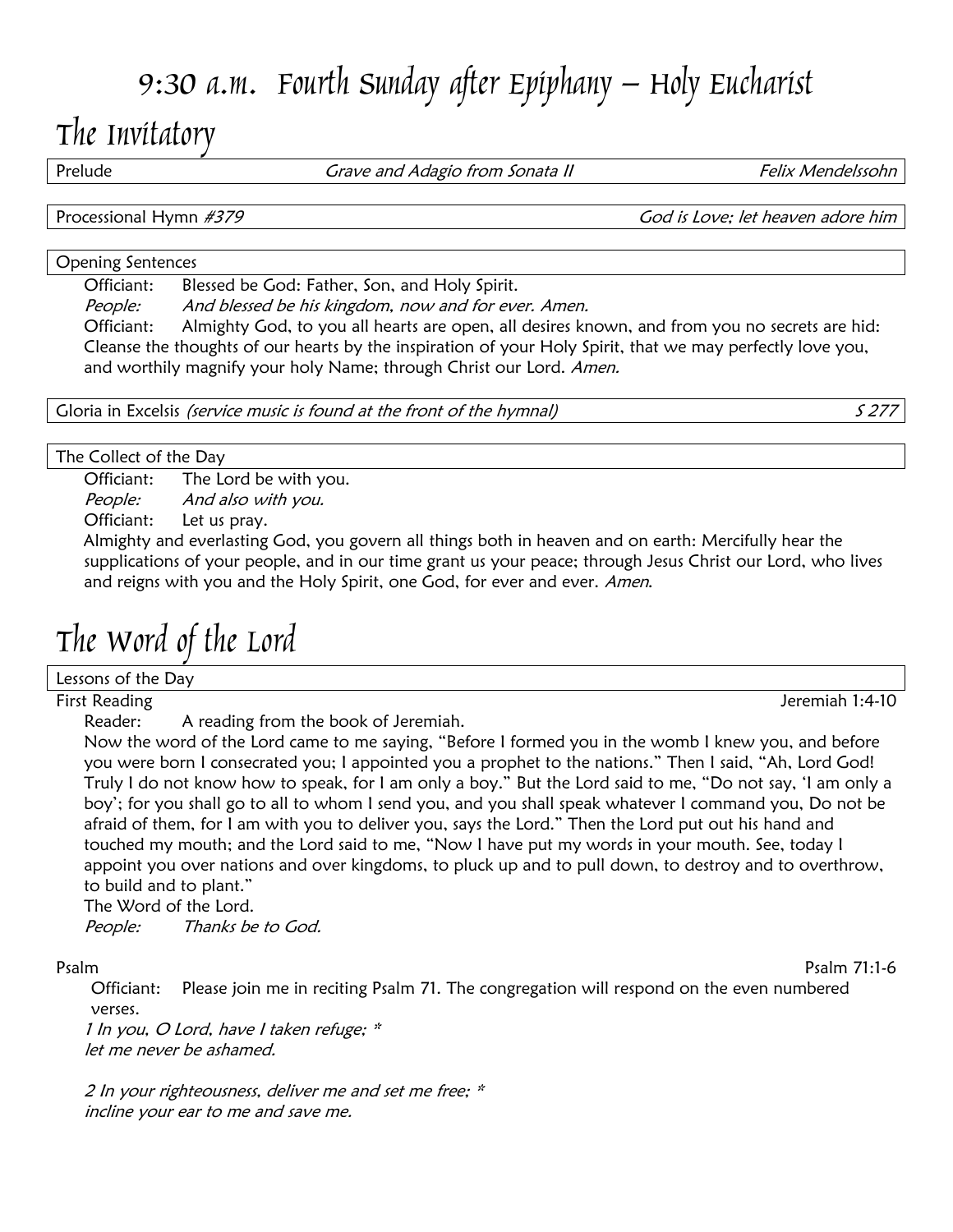3 Be my strong rock, a castle to keep me safe; \* you are my crag and my stronghold.

4 Deliver me, my God, from the hand of the wicked,  $*$ from the clutches of the evildoer and the oppressor.

5 For you are my hope, O Lord God, \* my confidence since I was young.

6 I have been sustained by you ever since I was born; from my mother's womb you have been my strength; \* my praise shall be always of you.

Second Reading 1 Corinthians 13:1-13 Reader: A reading from the first letter to the Corinthians.

If I speak in the tongues of mortals and of angels, but do not have love, I am a noisy gong or a clanging cymbal. And if I have prophetic powers, and understand all mysteries and all knowledge, and if I have all faith, so as to remove mountains, but do not have love, I am nothing. If I give away all my possessions, and if I hand over my body so that I may boast, but do not have love, I gain nothing. Love is patient; love is kind; love is not envious or boastful or arrogant or rude. It does not insist on its own way; it is not irritable or resentful; it does not rejoice in wrongdoing but rejoices in the truth. It bears all things, believes all things, hopes all things, endures all things. Love never ends. But as for prophecies, they will come to an end; as for tongues, they will cease; as for knowledge, it will come to an end. For we know only in part, and we prophesy only in part; but when the complete comes, the partial will come to an end. When I was a child, I spoke like a child, I thought like a child, I reasoned like a child; when I became an adult, I put an end to childish ways. For now we see in a mirror, dimly, but then we will see face to face. Now I know only in part; then I will know fully, even as I have been fully known. And now faith, hope, and love abide, these three; and the greatest of these is love.

The Word of Lord. People: Thanks be to God.

| Sequence Hymn #700 |
|--------------------|
|                    |

O Love that casts out fear

Gospel Luke 4:21-30

Officiant: The Holy Gospel of our Lord Jesus Christ according to Luke.

People: Glory to you, Lord Christ.

Jesus began to speak in the synagogue at Nazareth: "Today this scripture has been fulfilled in your hearing." All spoke well of him and were amazed at the gracious words that came from his mouth. They said, "Is not this Joseph's son?" He said to them, "Doubtless you will quote to me this proverb, 'Doctor, cure yourself!' And you will say, 'Do here also in your hometown the things that we have heard you did at Capernaum.'" And he said, "Truly I tell you, no prophet is accepted in the prophet's hometown. But the truth is, there were many widows in Israel in the time of Elijah, when the heaven was shut up three years and six months, and there was a severe famine over all the land; yet Elijah was sent to none of them except to a widow at Zarephath in Sidon. There were also many lepers in Israel in the time of the prophet Elisha, and none of them was cleansed except Naaman the Syrian." When they heard this, all in the synagogue were filled with rage. They got up, drove him out of the town, and led him to the brow of the hill on which their town was built, so that they might hurl him off the cliff. But he passed through the midst of them and went on his way.

The Gospel of the Lord.

People: Praise to you, Lord Christ.

Sermon Nanci Gordon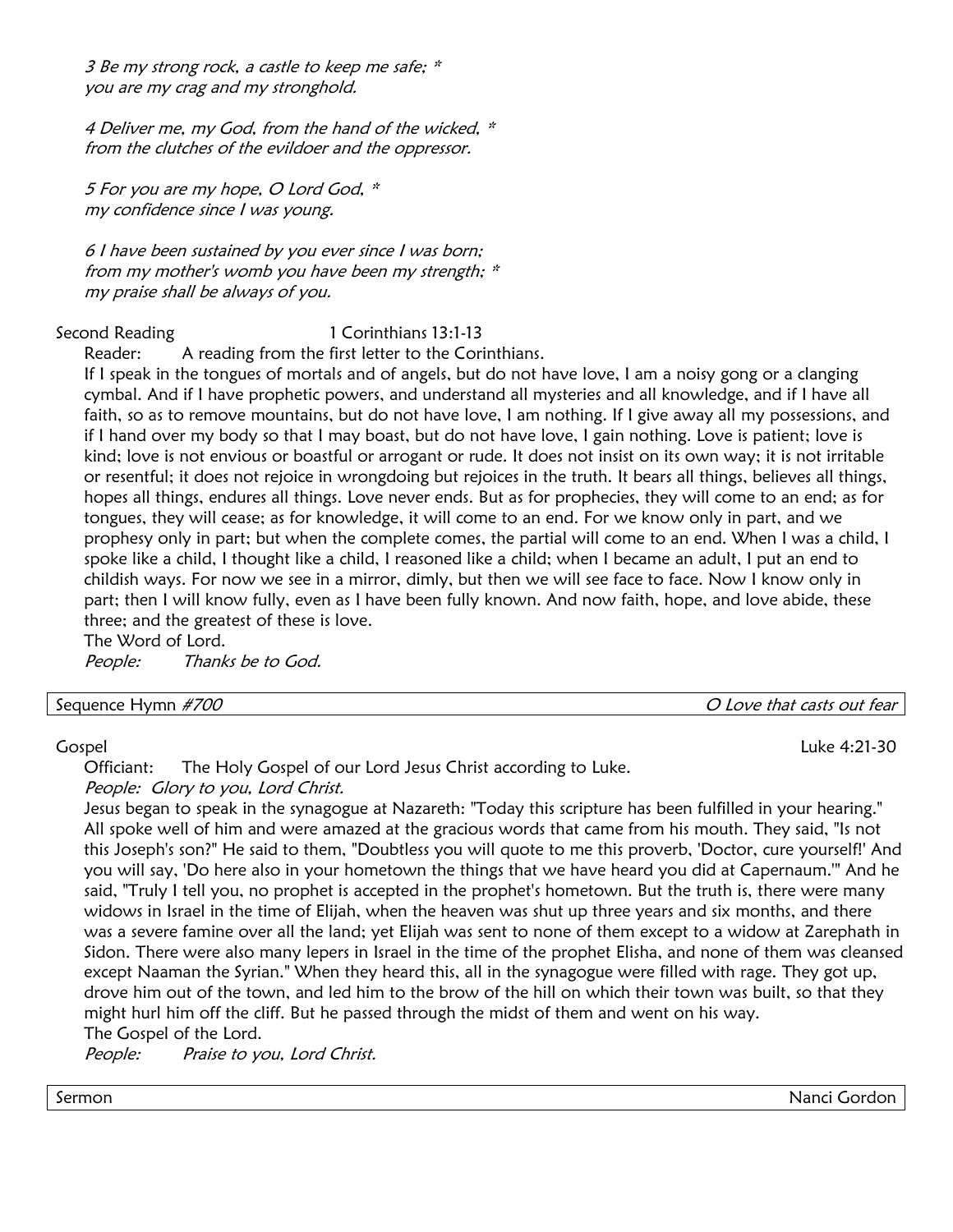The Nicene Creed (Congregation)

Officiant: Please join me in saying the Nicene Creed.

People: We believe in one God, the Father, the Almighty, maker of heaven and earth, of all that is, seen and unseen.

> We believe in one Lord, Jesus Christ, the only Son of God, eternally begotten of the Father, God from God, Light from Light, true God from true God, begotten, not made, of one Being with the Father. Through him all things were made. For us and for our salvation he came down from heaven: by the power of the Holy Spirit he became incarnate from the Virgin Mary, and was made man. For our sake he was crucified under Pontius Pilate; he suffered death and was buried. On the third day he rose again in accordance with the Scriptures; he ascended into heaven and is seated at the right hand of the Father. He will come again in glory to judge the living and the dead, and his kingdom will have no end. We believe in the Holy Spirit, the Lord, the giver of life, who proceeds from the Father and the Son. With the Father and the Son he is worshiped and glorified. He has spoken through the Prophets. We believe in one holy catholic and apostolic Church. We acknowledge one baptism for the forgiveness of sins. We look for the resurrection of the dead, and the life of the world to come. Amen.

| Intercession Prayers and Confession |                                                                                                                                                                                                                                                                                                                                                                                                                                                                               |  |  |  |
|-------------------------------------|-------------------------------------------------------------------------------------------------------------------------------------------------------------------------------------------------------------------------------------------------------------------------------------------------------------------------------------------------------------------------------------------------------------------------------------------------------------------------------|--|--|--|
| Reader:<br>People:                  | Dear God, we seek to follow your will. Guide us as we deepen in spirituality, grow in<br>compassion, and be your courageous hope in the world. Father, we pray for your holy<br>Catholic Church. We pray for The Episcopal Anglican Church of Brasil; Immanuel Church,<br>Bellows Falls; the Rev. Steve Fuller.<br>That we all may be one.                                                                                                                                    |  |  |  |
| Reader:<br>People:                  | Grant that every member of the Church may truly and humbly serve you;<br>That your Name may be glorified by all people.                                                                                                                                                                                                                                                                                                                                                       |  |  |  |
| Reader:<br>People:                  | We pray for all bishops, priests, and deacons. We pray especially for Justin, Archbishop of<br>Canterbury; Michael, our Presiding Bishop; Shannon, our Bishop; and Sarah, our priest.<br>That they may be faithful ministers of your Word and Sacraments.                                                                                                                                                                                                                     |  |  |  |
| Reader:<br>People:                  | We pray for all who govern and hold authority in the nations of the world;<br>That there may be justice and peace on the earth.                                                                                                                                                                                                                                                                                                                                               |  |  |  |
| Reader:<br>People:<br>Reader:       | Give us grace to do your will in all that we undertake;<br>That our works may find favor in your sight.<br>We pray for all victims of violence; for those persecuted for race or gender; for all suffering<br>financial hardship. We remember those commended to us, especially Ruth, Dennis, Rodney,<br>John, Meg, Mike, Emily, Eric, Mona, Harriet, Mary Ann. Have compassion on those who<br>suffer from any grief or trouble;                                             |  |  |  |
| People:                             | That they may be delivered from their distress.                                                                                                                                                                                                                                                                                                                                                                                                                               |  |  |  |
| Reader:<br>People:                  | Give to the departed eternal rest, especially Marion Blosser who died this week.<br>Let light perpetual shine upon them.                                                                                                                                                                                                                                                                                                                                                      |  |  |  |
| Reader:<br>People:                  | We praise you for your saints who have entered into joy;<br>May we also come to share in your heavenly kingdom.                                                                                                                                                                                                                                                                                                                                                               |  |  |  |
| Reader:                             | Praise God for those in every generation in whom Christ has been honored. We pray for<br>parishioners celebrating birthdays and anniversaries, especially: We celebrate and honor the<br>Vestry and congregation for whom the altar flowers have been given; Bernice Denehan, John<br>Cassarino, Senan Pol, Pat Garcia, Tammy Hawkins, Carol Minogue, Susan Beriau, Julia<br>Rampone, Rose Scruton. Pray that we may have grace to glorify Christ in our own day.<br>Silence. |  |  |  |
| Celebrant:                          | Heavenly Father, in your Word you have given us a vision of that holy City to which the                                                                                                                                                                                                                                                                                                                                                                                       |  |  |  |

nations of the world bring their glory: Behold and visit, we pray, the cities of the earth.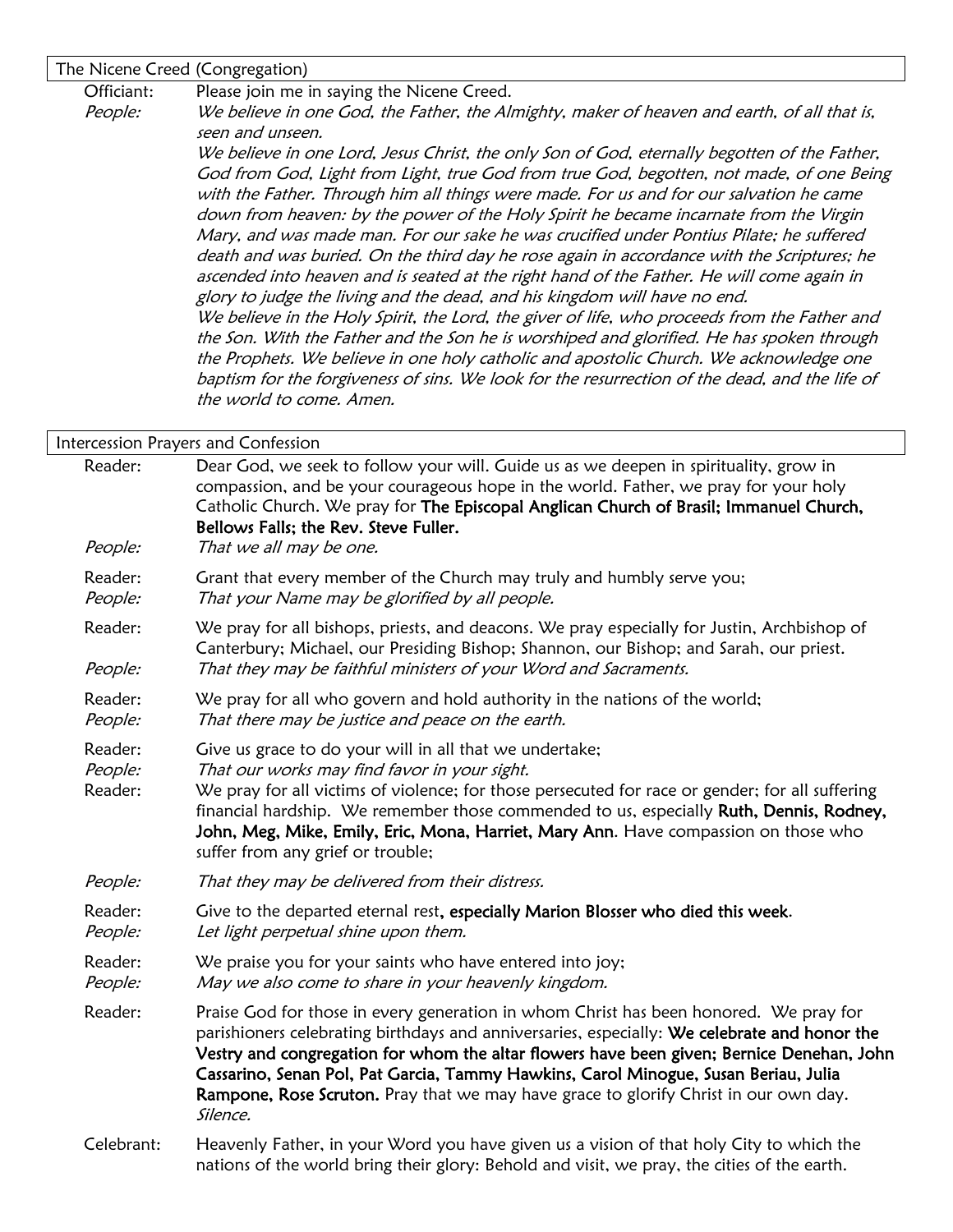Renew the ties of mutual regard which form our civic life. Send us honest and able leaders. Enable us to eliminate poverty, prejudice, and oppression, that peace may prevail with righteousness, and justice with order, and that men and women from different cultures and with differing talents may find with one another the fulfillment of their humanity; through Jesus Christ our Lord. Amen.

| The Confession and Absolution |                                                                                                                                                                                                                                                                                                                                                                                                                                                                                                                                                                            |  |  |  |
|-------------------------------|----------------------------------------------------------------------------------------------------------------------------------------------------------------------------------------------------------------------------------------------------------------------------------------------------------------------------------------------------------------------------------------------------------------------------------------------------------------------------------------------------------------------------------------------------------------------------|--|--|--|
| Celebrant:<br>All:            | Let us confess our sins against God and our neighbor.<br>Most merciful God, we confess that we have sinned against you in thought, word, and deed,                                                                                                                                                                                                                                                                                                                                                                                                                         |  |  |  |
| Celebrant:                    | by what we have done, and by what we have left undone. We have not loved you with our<br>whole heart; we have not loved our neighbors as ourselves. We are truly sorry and we<br>humbly repent. For the sake of your Son Jesus Christ, have mercy on us and forgive us; that<br>we may delight in your will, and walk in your ways, to the glory of your Name. Amen.<br>Almighty God have mercy on you, forgive you all your sins through our Lord Jesus Christ,<br>strengthen you in all goodness, and by the power of the Holy Spirit keep you in eternal life.<br>Amen. |  |  |  |
| The Peace                     |                                                                                                                                                                                                                                                                                                                                                                                                                                                                                                                                                                            |  |  |  |
| Celebrant:                    | The peace of the Lord be always with you.                                                                                                                                                                                                                                                                                                                                                                                                                                                                                                                                  |  |  |  |
| People:                       | And also with you.                                                                                                                                                                                                                                                                                                                                                                                                                                                                                                                                                         |  |  |  |

Thank you for remaining in your place for the passing of the peace. In these times, you may exchange the peace through eye contact with a wave, a bow, a smile, or whatever motion you grow to embrace in this adapted practice.

#### Announcements

All may come up the center aisle to receive Communion. Alert an usher if you wish to receive communion in your seat. The priest will distribute the bread and the wine in "kits" that we will consume together once all are served. Those wishing to receive a blessing instead of Communion are invited to cross their arms as a signal to the priest. Also, for various reasons, some opt to receive communion in "one kind" i.e. only the bread or only the wine. Communion in "one kind" still constitutes the full receipt of Communion. Let those serving Communion know if this is your preference upon arrival to the railing.

Thank you for your financial commitment to the life of Trinity Church. Your gift helps our church family spread God's love and joy in the world! Offering plates are located at the top of the center aisle on the way to the altar as well as near the center exit doors.

|  | Offertory Hymn #380 |
|--|---------------------|
|--|---------------------|

From all that dwell below the skies

## The Holy Communion

| The Great Thanksgiving |                                                                                                                                                                                                                                                                                                                                                                                                                | S 120 |
|------------------------|----------------------------------------------------------------------------------------------------------------------------------------------------------------------------------------------------------------------------------------------------------------------------------------------------------------------------------------------------------------------------------------------------------------|-------|
| Celebrant:             | The Lord be with you.                                                                                                                                                                                                                                                                                                                                                                                          |       |
| People:                | And also with you.                                                                                                                                                                                                                                                                                                                                                                                             |       |
| Celebrant:             | Lift up your hearts.                                                                                                                                                                                                                                                                                                                                                                                           |       |
| People:                | We lift them to the Lord.                                                                                                                                                                                                                                                                                                                                                                                      |       |
| Celebrant:             | Let us give thanks to the Lord our God.                                                                                                                                                                                                                                                                                                                                                                        |       |
| People:                | It is right to give him thanks and praise.                                                                                                                                                                                                                                                                                                                                                                     |       |
| Celebrant:             | It is right, and a good and joyful thing, always and everywhere to give thanks to you, Father<br>Almighty, Creator of heaven and earth, because in the mystery of the Word made flesh, you<br>have caused a new light to shine in our hearts, to give the knowledge of your glory in the<br>face of your son Jesus Christ our Lord. And so we join the saints and angels proclaiming your<br>glory, as we say: |       |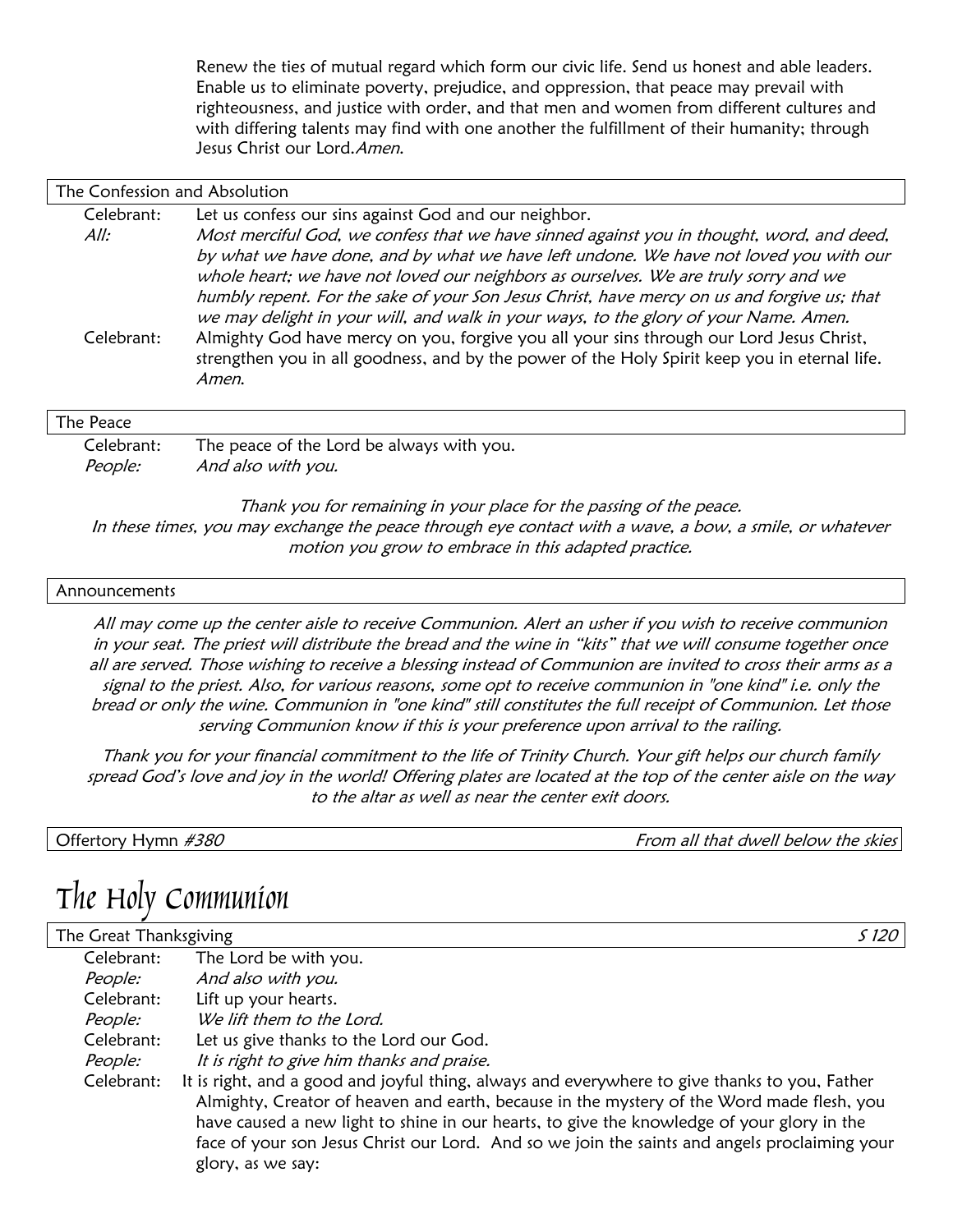Sanctus  $\sim$  Since  $\sim$  Since  $\sim$  Since  $\sim$  Since  $\sim$  Since  $\sim$  Since  $\sim$  Since  $\sim$  Since  $\sim$  Since  $\sim$  Since  $\sim$  Since  $\sim$  Since  $\sim$  Since  $\sim$  Since  $\sim$  Since  $\sim$  Since  $\sim$  Since  $\sim$  Since  $\sim$  Since  $\sim$ 

All: Holy, Holy, Holy Lord, God of power and might, heaven and earth are full of your glory. Hosanna in the highest. Blessed is he who comes in the name of the Lord. Hosanna in the highest.

#### Eucharistic Prayer A (People stand or kneel as able.)

Celebrant: Holy and gracious Father: In your infinite love you made us for yourself, and, when we had fallen into sin and become subject to evil and death, you, in your mercy, sent Jesus Christ, your only and eternal Son, to share our human nature, to live and die as one of us, to reconcile us to you, the God and Father of all. He stretched out his arms upon the cross, and offered himself, in obedience to your will, a perfect sacrifice for the whole world. On the night he was handed over to suffering and death, our Lord Jesus Christ took bread; and when he had given thanks to you, he broke it, and gave it to his disciples, and said, "Take, eat: This is my Body, which is given for you. Do this for the remembrance of me." After supper he took the cup of wine; and when he had given thanks, he gave it to them, and said, "Drink this, all of you: This is my Blood of the new Covenant, which is shed for you and for many for the forgiveness of sins. Whenever you drink it, do this for the remembrance of me." Therefore we proclaim the mystery of faith: All: Christ has died. Christ is risen. Christ will come again. Celebrant: We celebrate the memorial of our redemption, O Father, in this sacrifice of praise and thanksgiving. Recalling his death, resurrection, and ascension, we offer you these gifts. Sanctify them by your Holy Spirit to be for your people the Body and Blood of your Son, the holy food and drink of new and unending life in him. Sanctify us also that we may faithfully receive this holy Sacrament, and serve you in unity, constancy, and peace; and at the last day bring us with all your saints into the joy of your eternal kingdom. All this we ask through

your Son Jesus Christ: By him, and with him, and in him, in the unity of the Holy Spirit all honor and glory is yours, Almighty Father, now and for ever. AMEN.

### The Lord's Prayer Celebrant: And now, as our Savior Christ has taught us, we are bold to say, All: Our Father, who art in heaven, hallowed be thy Name, thy kingdom come, thy will be done, on earth as it is in heaven. Give us this day our daily bread. And forgive us our trespasses, as we forgive those who trespass against us. And lead us not into temptation, but deliver us from evil. For thine is the kingdom, and the power, and the glory, for ever and ever. Amen. The Fraction

## Celebrant: Alleluia, Christ our Passover is sacrificed for us. People: Therefore, let us keep the feast. Alleluia!

#### The Invitation

Celebrant: The Gifts of God for the People of God. Take them in remembrance that Christ died for you, and feed on him in your hearts by faith, with thanksgiving.

Please follow the direction of the ushers, maintaining 6 feet of distance from other family groups, and waiting to consume the elements upon returning to the pews.

Communion Hymn #658 Assembly that the control of the deer for cooling streams of the deer for cooling streams